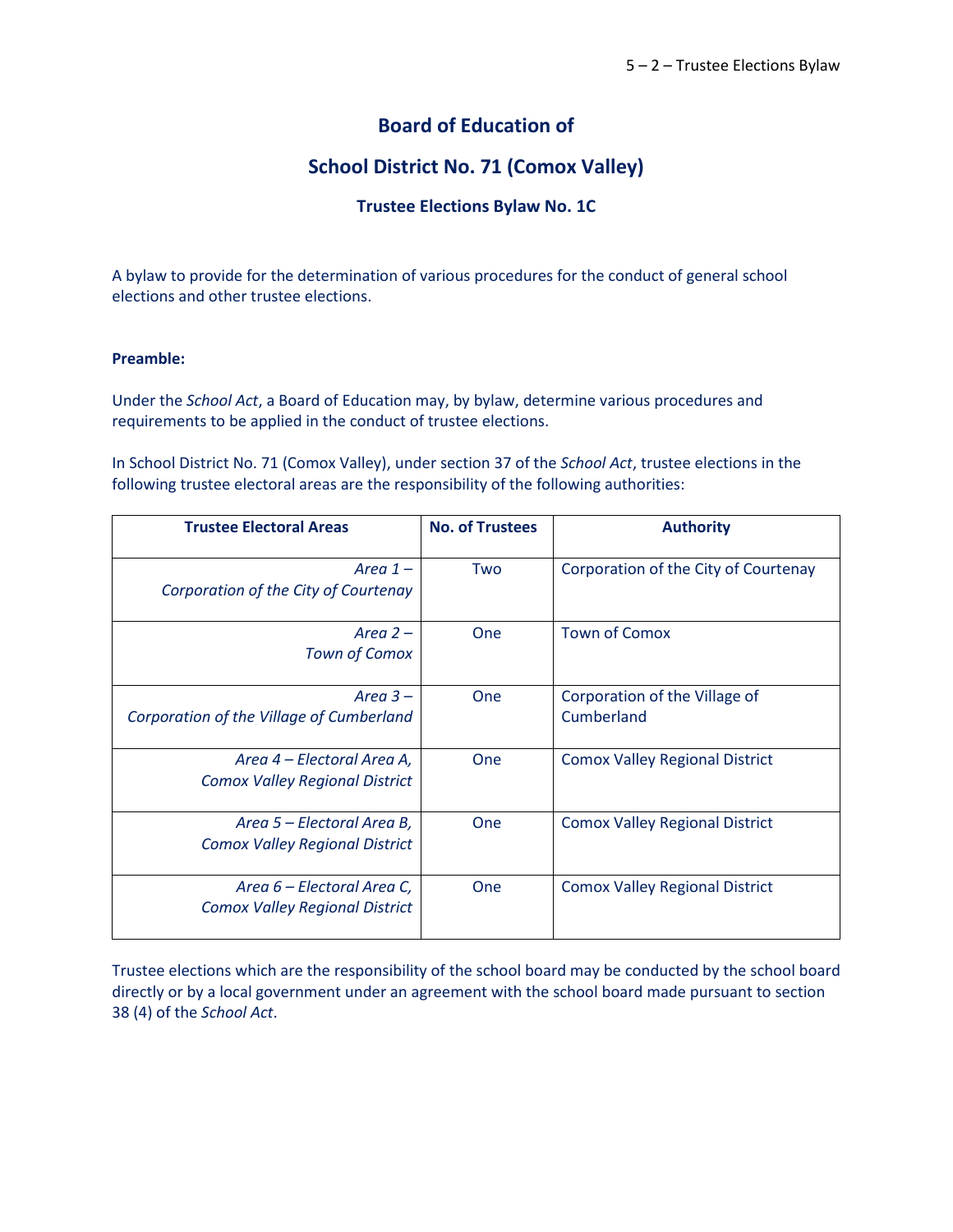The Board of Education wishes to establish various procedures and requirements under the authority of the *School Act* for trustee elections.

The Board of Education, in an open meeting of the Board, enacts as follows:

### 1. **Definitions**

The terms used shall have the meanings assigned by the *School Act* and the *Local Government Act*, except as the context indicates otherwise.

- "Election" means a trustee election including general school elections and by-elections.
- "Board" or "School Board" means the Board of Education of School District No. 71 (Comox Valley).

### 2. **Application**

This bylaw applies to elections carried out by the school board and by other authorities, except as otherwise indicated.

### 3. **Resolution of Tie Votes After Judicial Recount**

In the event of a tie vote after a judicial recount, the tie vote will be resolved by conducting a lot in accordance with sections 45(1) and 46(4) of the *School Act* and section 151, of the *Local Government Act.*

# 4. **Application of Local Government Bylaws**

- a. In Trustee Electoral Area 1, the election bylaws of the Corporation of the City of Courtenay, as they may be amended from time to time, apply to the trustee elections conducted by the Corporation of the City of Courtenay except for bylaws determining the minimum number of nominators, the order of names on the ballot, the resolution of tie votes after judicial recount, requiring a nomination deposit or any other matter on which the local government bylaws may not by law apply to a trustee election.
- b. In Trustee Electoral Area 2, the election bylaws of the Town of Comox, as they may be amended from time to time, apply to trustee elections conducted by the Town of Como except for bylaws determining the minimum number of nominators, the order of names on the ballot, the resolution of tie votes after judicial recount, requiring a nomination deposit or any other matter on which the local government bylaws may not by law apply to a trustee election.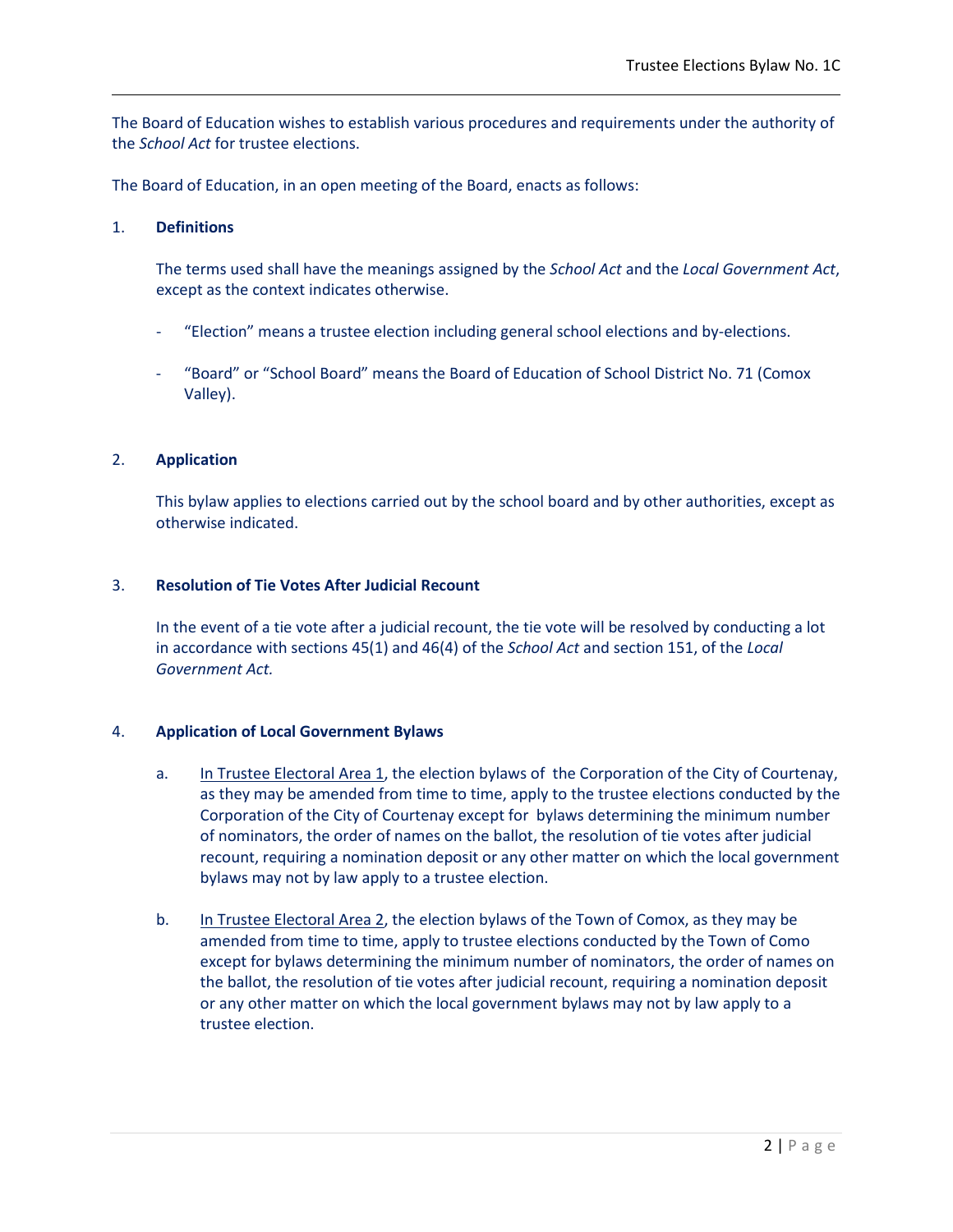- c. In Trustee Electoral Area 3, the election bylaws of the Corporation of the Village of Cumberland, as they may be amended from time to time, apply to trustee elections conducted by the Corporation of the Village of Cumberland except for bylaws determining the minimum number of nominators, the order of names on the ballot, the resolution of tie votes after judicial recount, requiring a nomination deposit or any other matter on which the local government bylaws may not by law apply to a trustee election.
- d. In Trustee Electoral Area 4, if the Comox Valley Regional District conducts all or a part of the trustee election, the elections bylaws of the Comox Valley Regional District, as they may be amended from time to time, apply to that trustee election or part of the trustee election, except for any bylaws determining the minimum number of nominators, the order of names on the ballot, the resolution of tie votes after judicial recount, requiring a nomination deposit or any other matter on which the local government bylaws may not by law apply to a trustee election.
- e. In Trustee Electoral Area 5, if the Comox Valley Regional District conducts all or a part of the trustee election, the elections bylaws of the Comox Valley Regional District, as they may be amended from time to time, apply to that trustee election or part of the trustee election, except for any bylaws determining the minimum number of nominators, the order of names on the ballot, the resolution of tie votes after judicial recount, requiring a nomination deposit or any other matter on which the local government bylaws may not by law apply to a trustee election.
- f. In Trustee Electoral Area 6, if the Comox Valley Regional District conducts all or a part of the trustee election, the elections bylaws of the Comox Valley Regional District, as they may be amended from time to time, apply to that trustee election or part of the trustee election, except for any bylaws determining the minimum number of nominators, the order of names on the ballot, the resolution of tie votes after judicial recount, requiring a nomination deposit or any other matter on which the local government bylaws may not by law apply to a trustee election.

# 5. **Public Access to Election Documents**

The Board authorizes public access to the nomination documents of trustee candidates during regular office hours at the Board's office and by posting of nomination documents of trustee candidates on the website of the Board of Education, School District No. 71 (Comox Valley) until 30-days after declaration of the election results.

The Board authorizes, but does not require, chief election officers to post nomination documents of trustee candidates for public access on any or all of the websites: Corporation of the City of Courtenay, Town of Comox, Corporation of the Village of Cumberland and Comox Valley Regional District, until such time as established by the bylaws of the relevant local government up to a maximum of 30-days after declaration of election results.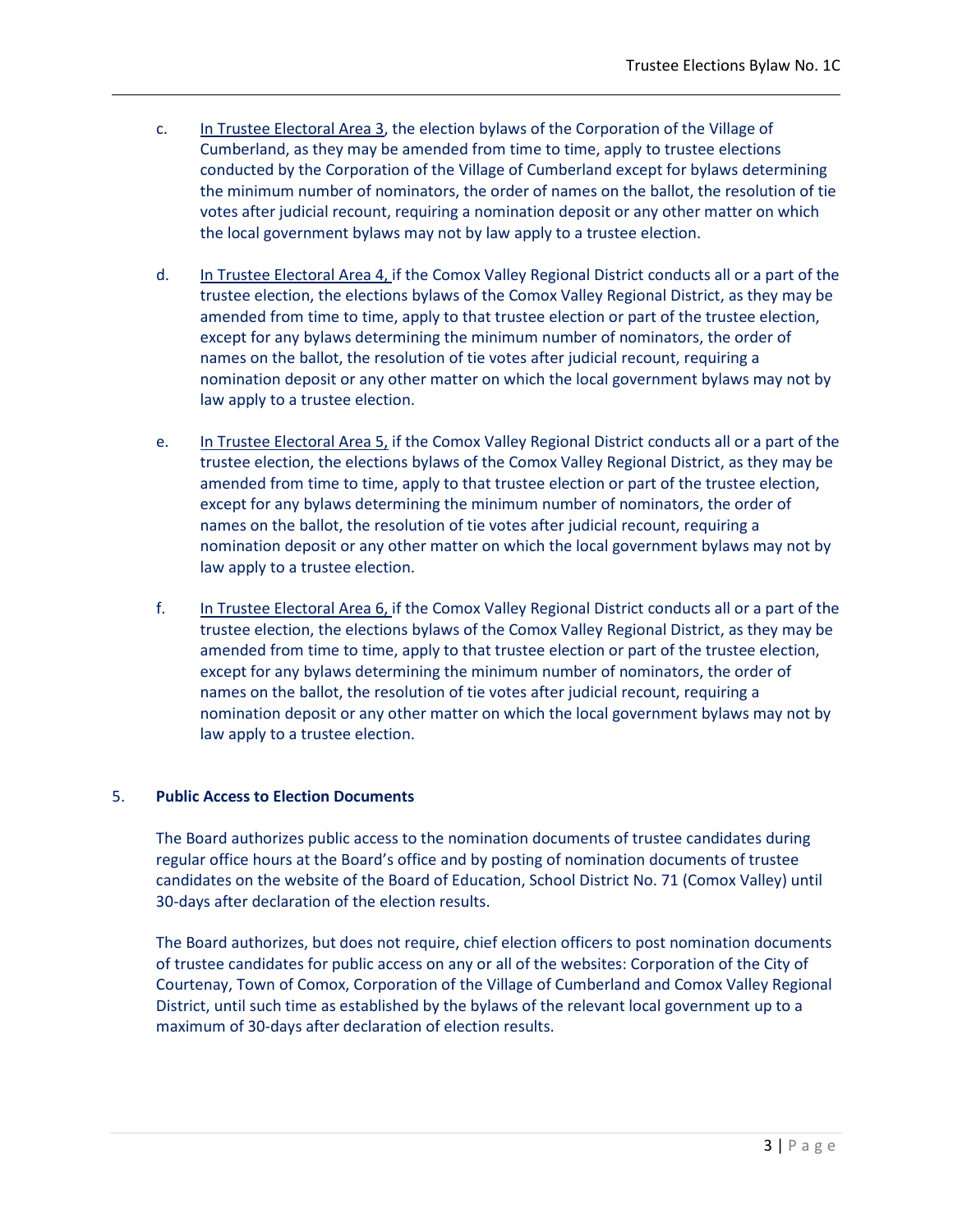### 6. **Minimum Number of Nominators**

For certainty, the minimum numbers of qualified nominators for a trustee candidate is two.

### 7. **Voter Registration**

Pursuant to *Local Government Act* section 69, a local government may, by bylaw, opt to use Voting Day Registration Only rather than the Provincial Voters List or a similar List of Electors compiled by the local government. The Board authorizes using the Voting Day Registration Only method for trustee elections.

#### 8. **Voting Places**

Pursuant to *Local Government Act* section 111, so far as reasonably possible, voting places must be easily accessible to persons who have a physical disability or mobility impairment. A voting place for a required general voting opportunity must not be outside the boundaries of the municipality or electoral area for which the election is being held except in extenuating circumstances. A voting place for an added general voting opportunity or for an advance voting opportunity may be outside the boundaries of the municipality or electoral area for which the election is being held.

#### 9. **Required Advance Voting Opportunities**

- (a) Unless the Board is exempted from the requirement by Order of the Minister of Education, an advance voting opportunity will be held on the tenth day before general voting day.
- (b) Unless the Board is exempted from the requirement for an additional advance voting opportunity by Order of the Minister of Education an additional advance voting opportunity will be held:

(i) in Trustee Electoral Area 1, on the date specified in the bylaws of the Corporation of the City of Courtenay;

(ii) in Trustee Electoral Area 2, on the date specified in the bylaws of the Town of Comox; and (iii) in Trustee Electoral Area 3, on the date specified in the bylaws of the Corporation of the Village of Cumberland.

(iv) In Trustee Electoral Areas 4, 5 and 6, for the general school elections, on the date specified in the bylaws of the Comox Valley Regional District as they may be amended from time to time; and for by-elections, 2 days before general voting day.